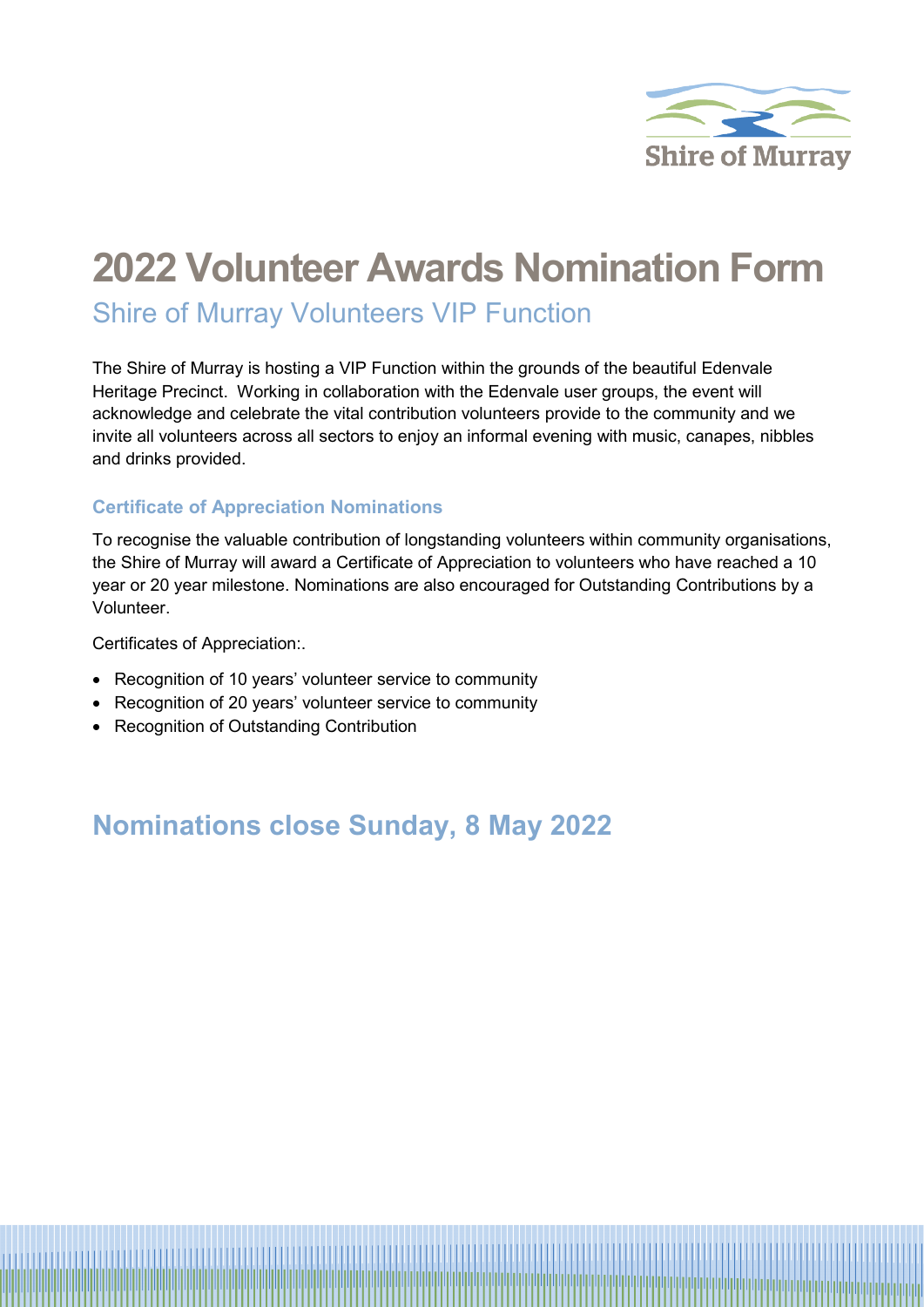

# 2022 Certificate of Appreciation Nomination Form

To ensure longstanding volunteers who have completed 10 years or 20 years of community service are recognised for their dedication and tireless efforts, please nominate them for a Certificate of Appreciation to be presented at the 2022 Volunteer VIP Function.

#### **Conditions of Entry**

• Nominees should actively volunteer in the Shire of Murray.

#### Select a Category

The Nominee has completed (please check box)



10 years' of volunteer service to community

20 years' of volunteer service to community

Outstanding Contribution

### **Certificate of Appreciation Nomination Details**

| Nominee Details (person or organisation being nominated)                          |
|-----------------------------------------------------------------------------------|
| Name:                                                                             |
| Address:                                                                          |
| Telephone:                                                                        |
| Email:                                                                            |
| Nominator Details (organisation making the nomination)                            |
| Organisation:                                                                     |
| Position Held:                                                                    |
| Name:                                                                             |
| Telephone:                                                                        |
| Email:                                                                            |
| Please list volunteer organisation/s where community service has been undertaken: |
|                                                                                   |
|                                                                                   |
|                                                                                   |
|                                                                                   |
| What year did the nominee commence volunteering in the Shire of Murray:           |
|                                                                                   |

**Details of outstanding contribution by nominee:**